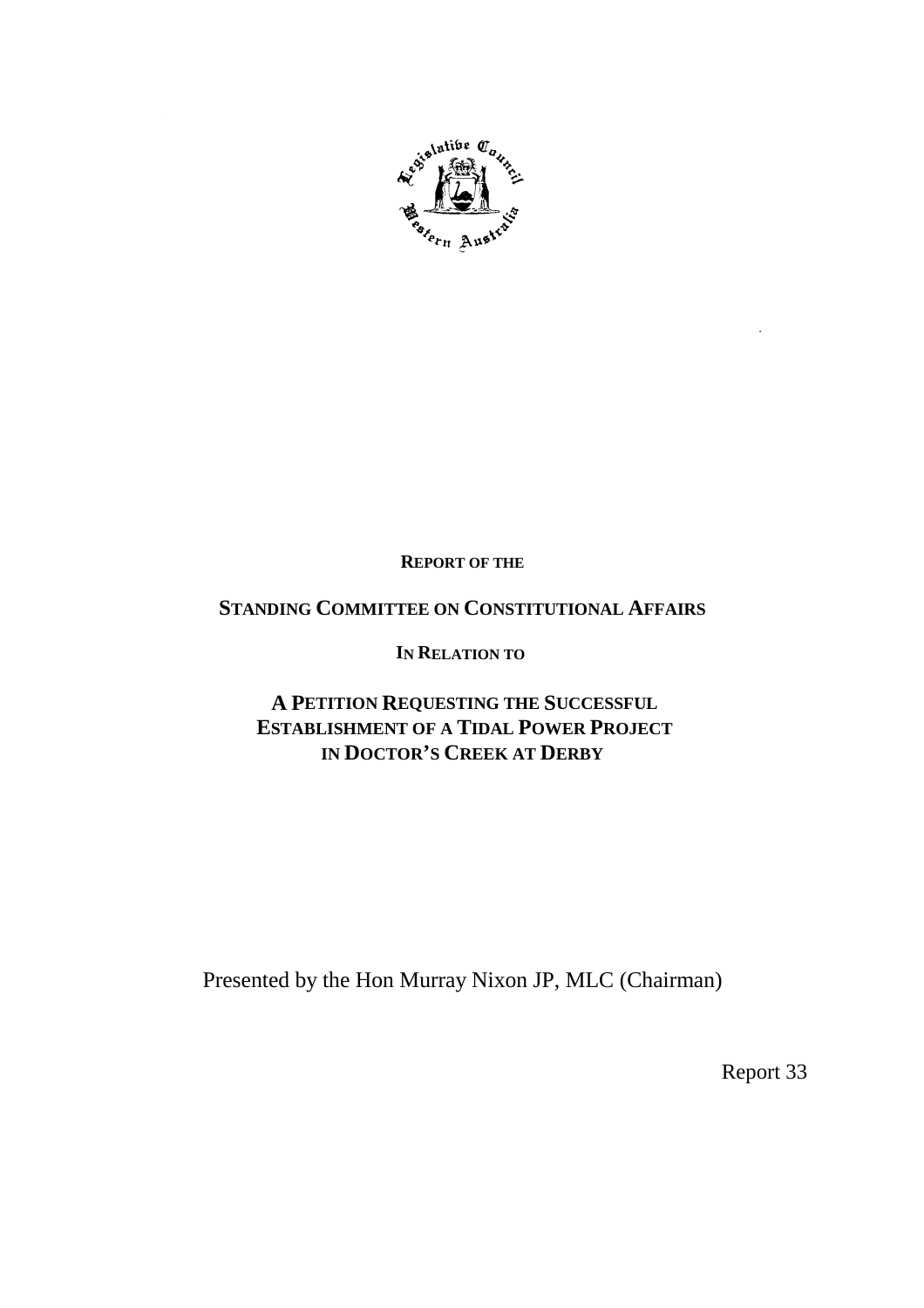# **STANDING COMMITTEE ON CONSTITUTIONAL AFFAIRS**

### **Date first appointed:**

### 21 December 1989

### **Terms of Reference:**

- 1. The functions of the committee are to inquire into and report on:
	- (a) the constitutional law, customs and usages of Western Australia;
	- (b) the constitutional or legal relationships between Western Australia and the Commonwealth, the States and Territories,

and any related matter or issue;

- (c) a bill to which SO 230 (c) applies but subject to SO 230 (d);
- (d) any petition.
- 2. A petition stands referred after presentation. The committee may refer a petition to another standing committee where the subject matter of the petition is within the terms of reference of that standing committee. A standing committee to which a petition is referred shall report to the House as it thinks fit.

### **Members as at the date of this report:**

Hon Murray Nixon JP, MLC (Chairman) Hon Ray Halligan MLC Hon Tom Helm MLC

### **Staff as at the date of this report:**

Ms Felicity Beattie, Advisory/Research Officer Ms Kelly Campbell, Committee Clerk Mr David Driscoll, Committee Clerk

### **Address:**

Parliament House, Perth WA 6000, Telephone (08) 9222 7222

### **ISBN 0 7309 8929 1**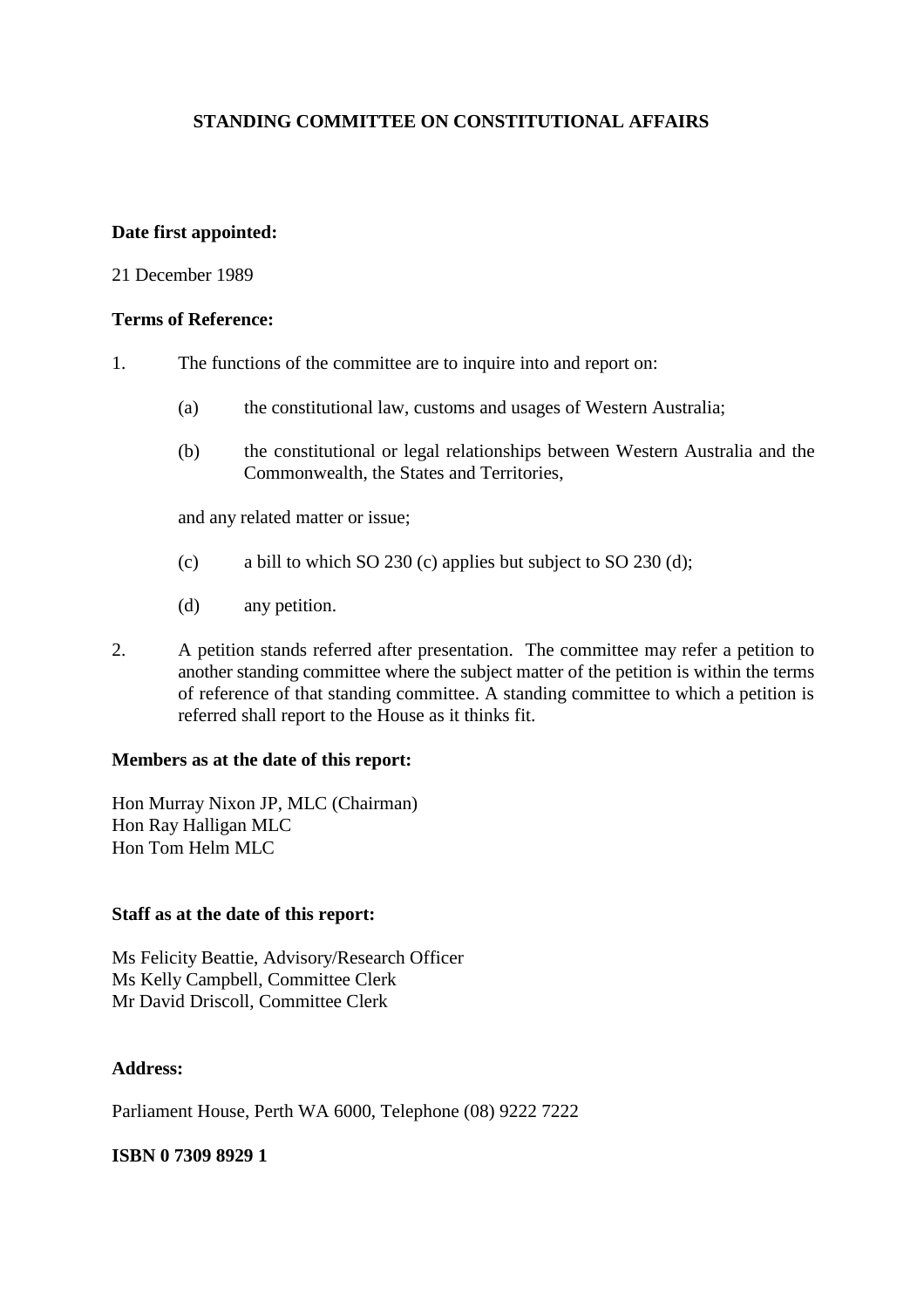# **CONTENTS**

| 1. |     |  |  |  |
|----|-----|--|--|--|
|    | 1.1 |  |  |  |
|    | 1.2 |  |  |  |
| 2. |     |  |  |  |
| 3. |     |  |  |  |
| 4. |     |  |  |  |
|    | 4.1 |  |  |  |
|    | 4.2 |  |  |  |
|    | 4.3 |  |  |  |
| 5. |     |  |  |  |
| 6. |     |  |  |  |
| 7. |     |  |  |  |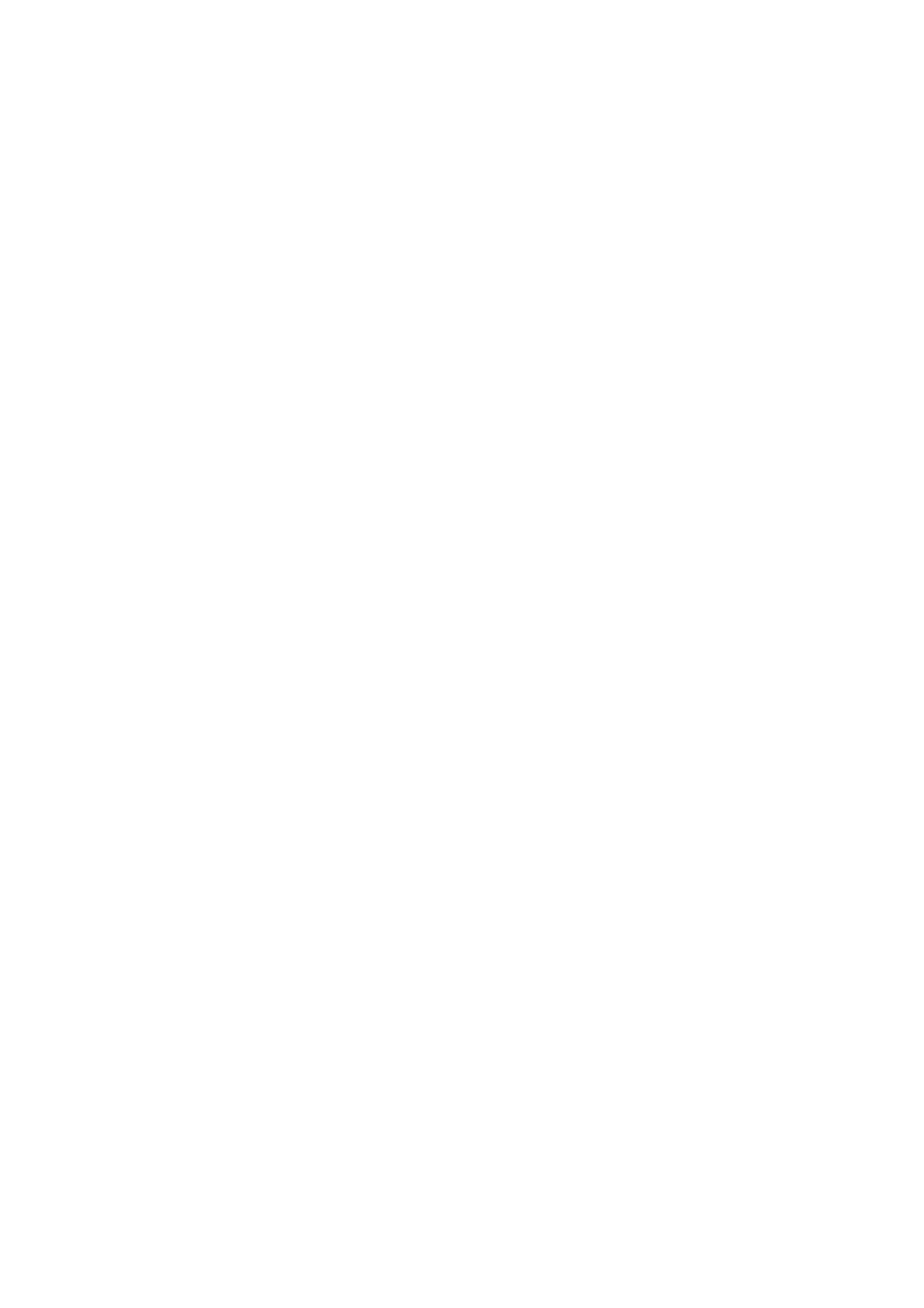# **Report of the Legislative Council Constitutional Affairs Committee**

### **in relation to**

# **A Petition Requesting the Successful Establishment of a Tidal Power Project in Doctor's Creek at Derby**

# **1. Introduction**

### **1.1 The Petition**

On 9 December 1998, the Hon Greg Smith MLC tabled a petition *(TP # 577)* requesting that "the state government take whatever steps necessary to ensure the successful establishment of a tidal power project in Doctor's Creek at Derby".

### **1.2 Background to the Petition**

- 1.2.1 On 25 June 1998, the State Government announced a new policy for electricity supply in regional areas of Western Australia to encourage the introduction of private generation and to bring more competition into the market.
- 1.2.2 The first step in this process was the introduction of a competitive tender process to call for Expressions of Interest from the private sector to establish new power generation in these regional areas.
- 1.2.3 The initial Expressions of Interest for Western Power's West Kimberley regional systems signalled the start of the competitive procurement process for bulk power supply by private companies to be distributed by Western Power on a commercial basis to its customers in non-interconnected systems.
- 1.2.4 The Minister for Energy has set in place a Regional Power Procurement Steering Committee ("the Steering Committee") to manage the competitive procurement process.
- 1.2.5 Ten (10) proposals were selected from the Expressions of Interest process. Those proponents were invited to submit detailed tenders for the provision of power to Western Power in the West Kimberley.
- 1.2.6 One of the ten proposals selected from the Expression of Interest process proposed the supply of power through means of hydro power generated by a tidal action process unique to Australia.
- 1.2.7 Evaluation of the tender proposals will consider commercial aspects and least cost options as well as non-commercial and environmental costs and other benefits and costs for the region and the State of Western Australia as a whole. Details of the procurement process for the supply of power to Western Power are set out at paragraph 2.1.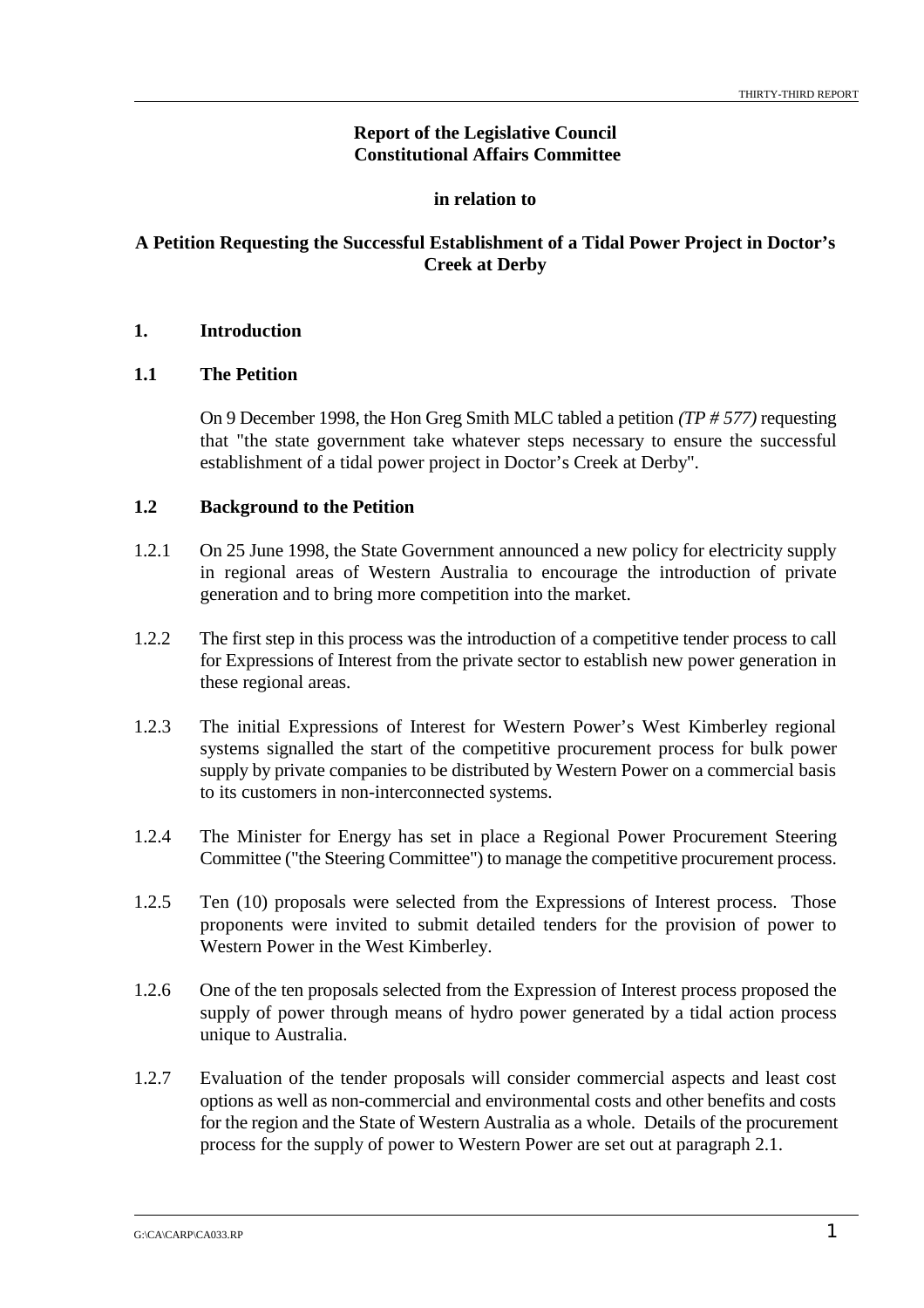### **2. The Procurement Process**

2.1 The anticipated steps in the process are:

| Tender documents issued                 | 22 February 1999; |
|-----------------------------------------|-------------------|
| Proposals to be lodged by               | 19 April 1999;    |
| <b>Evaluation of Proposals complete</b> | mid May 1999; and |
| <b>Negotiations Commence</b>            | late May 1999.    |

- 2.2 Following evaluation of the proposals, it is intended that negotiations will commence with one or more of the Bidders with the intention of finalising a contract between Western Power and the Bidder that offers the best value for money to both Western Power and the State of Western Australia, provided that the proposal offers value above Western Power's current provision of the services.
- 2.3 The successful Bidder will be required to enter into a Power Supply Agreement with Western Power. This will be an exclusive supply agreement with Western Power in return for the commitment of the Bidder to supply the services. Pursuant to section 34 of the *Electricity Corporation Act (WA) 1994,* the Minister for Energy is also required to approve the decision to enter into the agreement.
- 2.4 Key terms of the proposed agreement are outlined below:
	- the contract supply period will be from 1 January 2000 up to either 31 December 2009 or 31 December 2017, providing a maximum contract supply period of 10 years or 18 years respectively.

An option is included in the Proposed Agreement to extend the supply period by up to 7 years, taking the maximum supply period to up to 17 or 25 years respectively;

- & the fundamental supply obligation will be for a continuous, uninterrupted and instantaneous supply of electricity sufficient to meet all Western Power's requirements; and
- & the initial evaluation of proposals will be based on the supply of electricity to cover the area of Broome (including Broome 12-mile), Derby and Fitzroy Crossing.

# **3. Evaluation of Proposals**

Proposals will be evaluated by an Evaluation Team consisting of personnel from the Office of Energy and Western Power, and supported by other specialists and advisors where required. Proposals will be evaluated using the following process: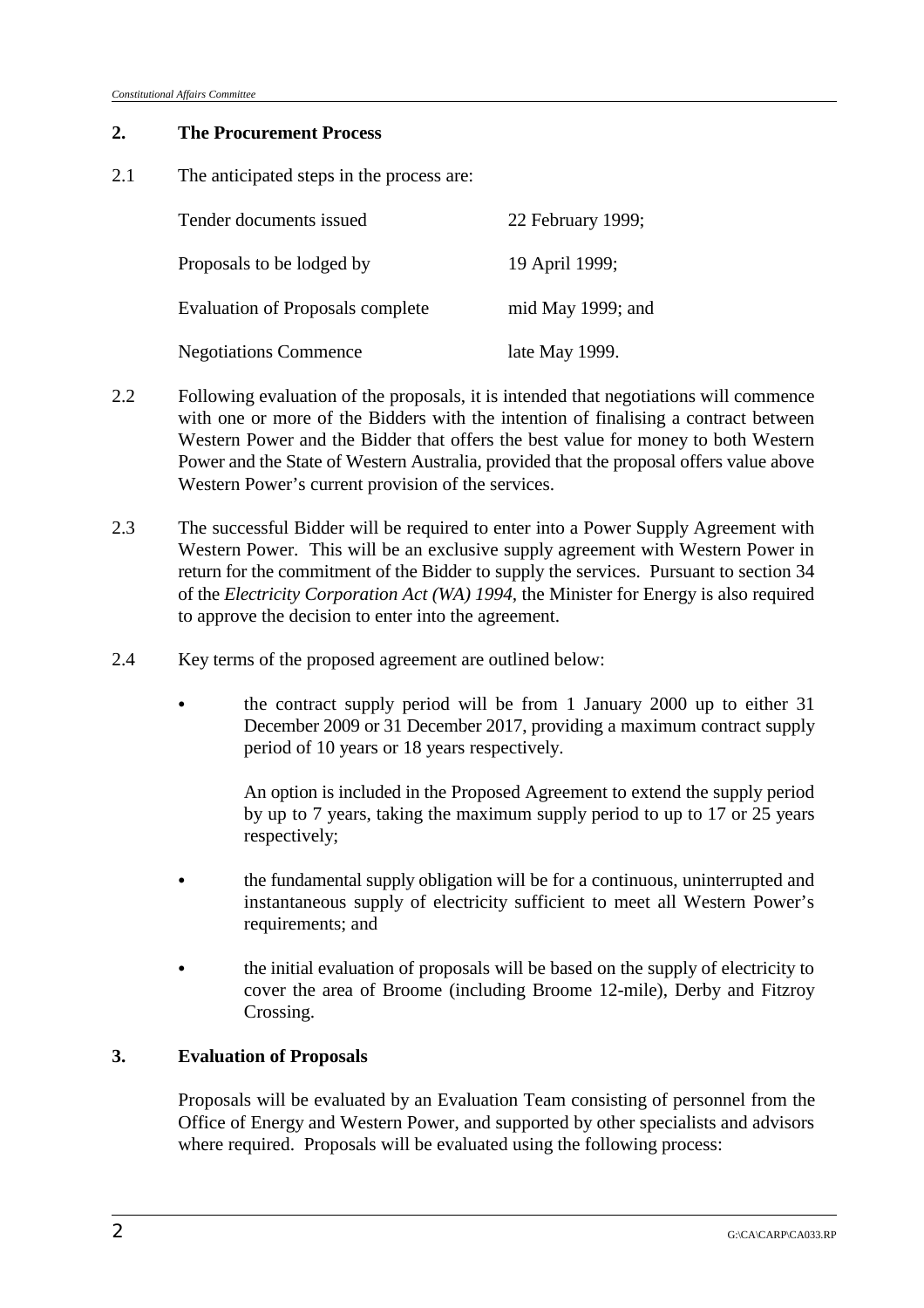- & proposals will be assessed to confirm that all mandatory criteria are satisfied. The mandatory criteria are conformance to the specific Request for Proposal requirements outlined in a document issued to the ten short-listed Bidders, and financial soundness and capability of the Bidder;
- & Bidders may be invited to present their proposal to the Evaluation Team to clarify any areas of uncertainty;
- & reference sites may be visited or contacted to confirm that Bidders performance and systems are as stated in the proposal; and
- & proposals will be compared against Western Power's current operations to ensure they provide additional value.

# **4. Evaluation Criteria**

### **4.1 Technical and Commercial Evaluation Criteria**

The technical and commercial benefits of each Proposal will be assessed against the following criteria:

- & Environmental Impact;
- & Operational Capability;
- & Project Management Capability;
- Quality and Reliability of Supply;
- Risk and Gain Sharing;
- Technology;
- & Timetable; and
- Community Benefits.

### **4.2 Financial Evaluation Criteria**

Bidders must demonstrate that they are a financially sound organisation capable of providing the services. As stated at paragraph 3, this is a mandatory requirement and no agreement will be entered into unless Western Power has satisfied itself of the financial soundness of the preferred Bidder.

### **4.3 Economic Evaluation Criteria**

The economic benefits and value to the State of Western Australia of each proposal will be assessed, including the direct and indirect benefits expected to be realised from the proposal over the life of the contract, based on an assessment of each Bidder's answers to questions on the level of community benefits arising from the proposal. The criteria against which these community benefits will be assessed are:

- & Regional Opportunities created;
- & Local Employment;
- Provision of lower-priced fuel and/or electricity;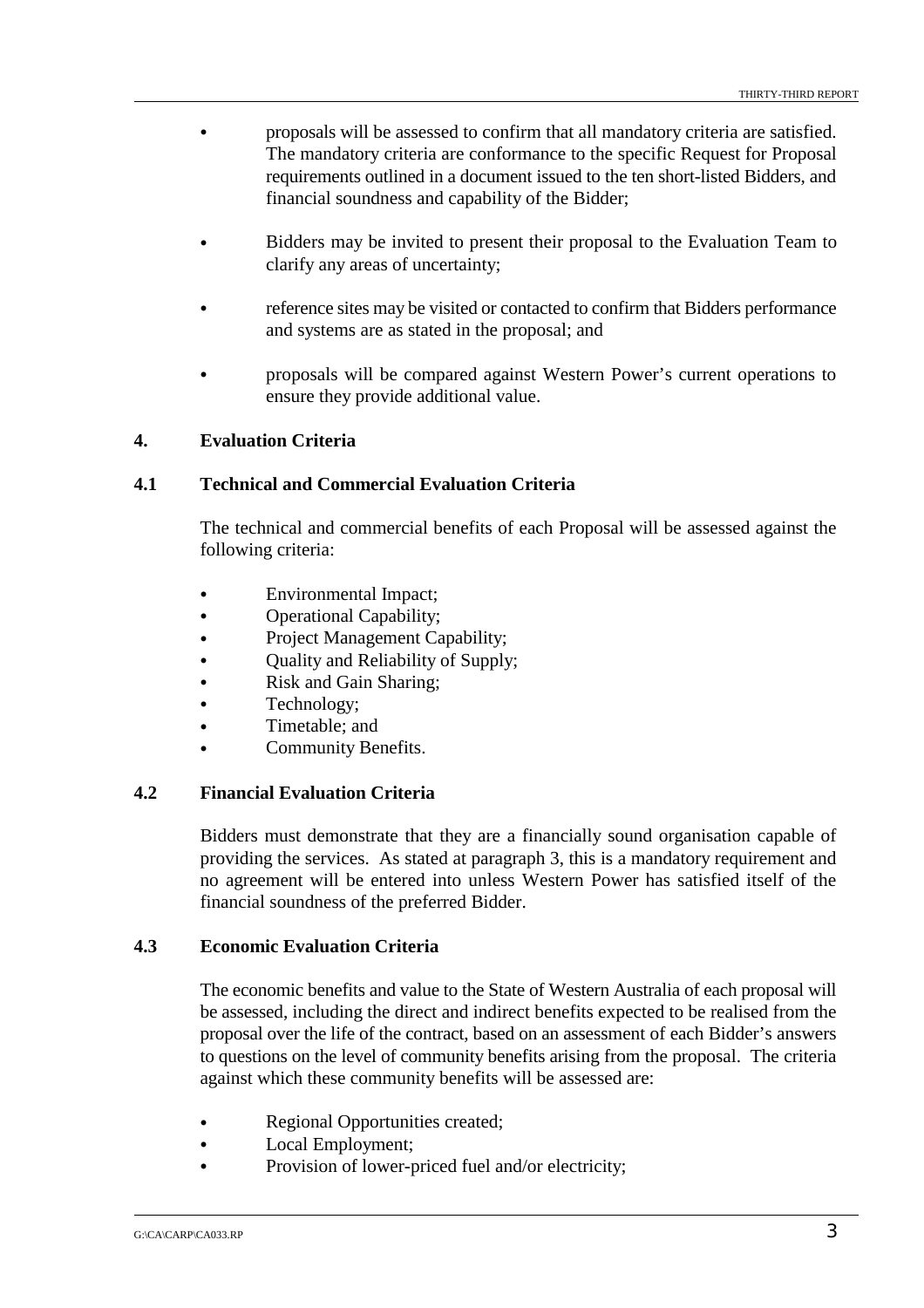- & Fuel and/or electricity availability to other communities; and
- Local and Western Australian content.

### **5. Basis of Remuneration**

The acceptance of an appropriate level of both market risk and operational risk is of primary concern to Western Power. Accordingly, it has indicated a preference for pricing based on an energy plus demand payment structure or an energy plus capacity payment structure. However Western Power has also indicated that it is expected that the successful Bidder, by operating to best practice standards, will minimise this risk. Western Power has stated that it is not prepared to pay high risk premiums.

# **6. The Petitioners' Submissions**

- 6.1 The petitioners have provided submissions to the Committee setting out the advantages to the town of Derby and the surrounding areas of establishing a tidal power project in Doctor's Creek at Derby. Those advantages include:
	- the supply of a continuous, renewable, clean source of energy providing power to the Kimberley area;
	- & increased employment opportunities for people currently living in the area and incentives for people to relocate to the area. The petitioners have predicted that approximately 170 new jobs would be created if the project were to go ahead;
	- & increased capital expenditure in the region. The petitioners have predicted that the capital expenditure of the project will be in the order of \$200 million and that \$150 million of that initial sum will be spent within Australia and the greater portion within the State;
	- & environmental benefits in helping Australia to reduce its total greenhouse gas emissions. No greenhouse gases would be produced at the tidal power station and it has been estimated that the carbon monoxide avoidance during the lifetime of the project (120 years) would be 25 million tonnes;
	- an increased knowledge and understanding of mangrove ecology, tidal marine systems and tropical deltaic systems;
	- scientific benefits such as the expertise gained through the design and construction of the project which could be applied at other locations throughout the world; and
	- social benefits such as a reduction in the noise and air pollution which is generated from diesel powered stations, the creation of a permanent lake on the outskirts of the town creating greater opportunities for recreational fishing, swimming and other water sports, development of a sense of community pride in the project and increased tourism in the region.